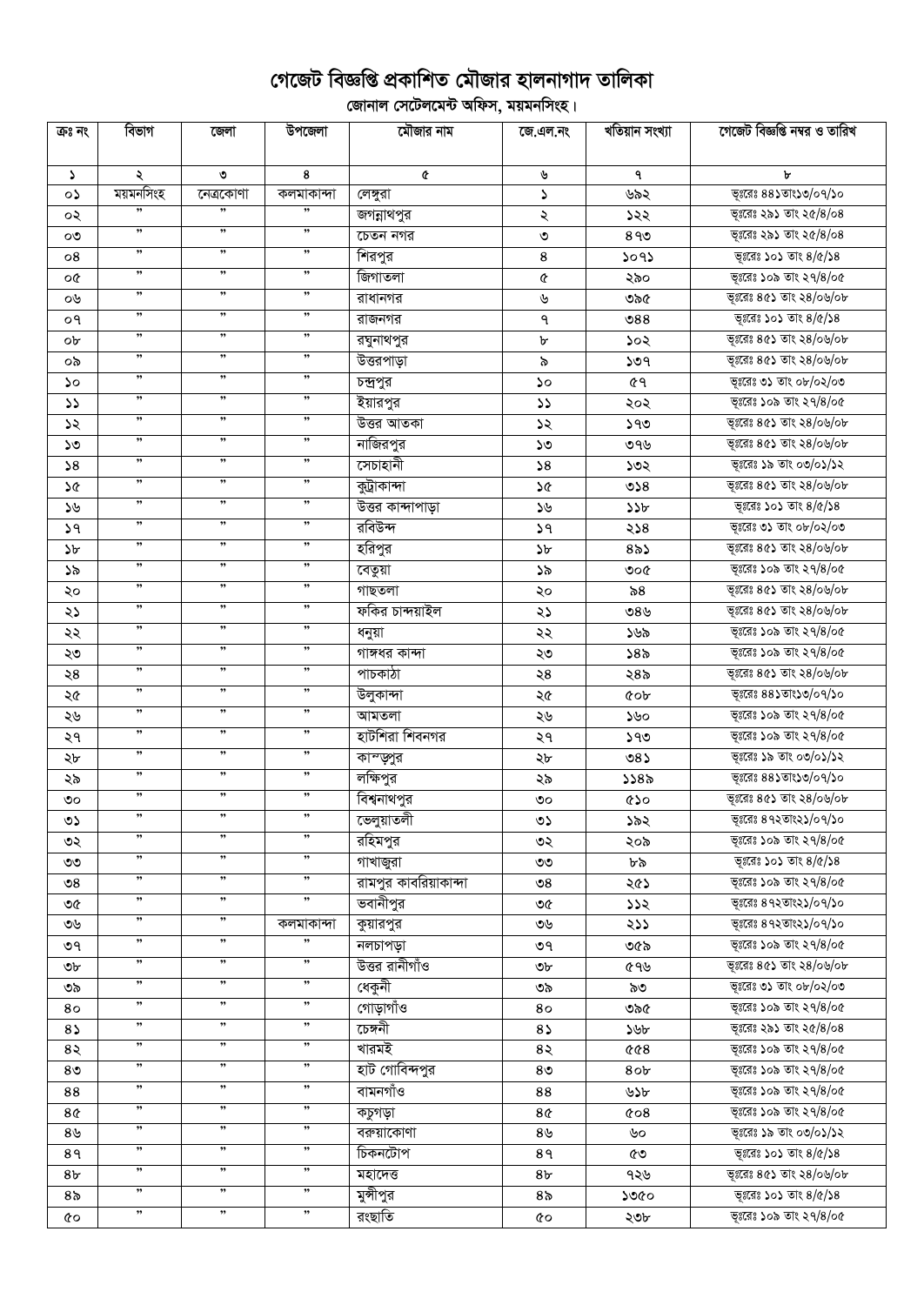| $\blacktriangleright$ | ২                    | ৩         | 8                    | ¢                     | ৬              | ٩            | b                       |
|-----------------------|----------------------|-----------|----------------------|-----------------------|----------------|--------------|-------------------------|
| ¢۵                    | ময়মনসিংহ            | নেত্ৰকোণা | কলমাকান্দা           | সন্যাসীপাড়া          | ৫১             | ৩১০          | ভূঃরেঃ ১৯ তাং ০৩/০১/১২  |
| ৫২                    | ,,                   | ,,        | ,,                   | জাগিরপাড়া            | ৫২             | ৮৭           | ভূঃরেঃ ১০ তাং ১৫/০৯/০৫  |
| ৫৩                    | $, \,$               | ,,        | $, \,$               | চন্দ্ৰডিঙ্গা হরিপুর   | ৫৩             | 98           | ভূঃরেঃ ৪৫১ তাং ২৪/০৬/০৮ |
| ৫8                    | $, \,$               | ,,        | ,,                   | তেরটোপা               | $^{\circ}$     | 8¢১          | ভূঃরেঃ ২৯১ তাং ২৫/8/০৪  |
| 66                    | $\pmb{\mathfrak y}$  | ,,        | $\pmb{\mathfrak{y}}$ | সিংকাটা               | 66             | ১৬৫          | ভূঃরেঃ ১০১ তাং ৪/৫/১৪   |
| ৫৬                    | $, \,$               | ,,        | $, \,$               | পাঁচগাও               | ৫৬             | $8\delta$ ಲಿ | ভূঃরেঃ ১০১ তাং $8/6/38$ |
| ৫৭                    | ,,                   | ,,        | , ,                  | বিশাউতি               | ৫٩             | ঀ৬ঀ          | ভূঃরেঃ ৪৪১তাং১৩/০৭/১০   |
|                       | $, \,$               | ,,        | $, \,$               |                       |                |              |                         |
| ৫৮                    | ,,                   | "         | $\pmb{\mathfrak{y}}$ | কৃষ্ণপুর              | <b>«</b>       | Qb8          | ভূঃরেঃ ১০৯ তাং ২৭/৪/০৫  |
| ৫৯                    | ,,                   | "         | ,                    | বারমারা               | ৫৯             | ৫৮২          | ভূঃরেঃ ৩১ তাং ০৮/০২/০৩  |
| ৬০                    |                      |           |                      | নীনিয়া               | ৬০             | ৬২৫          | ভূঃরেঃ ১০৯ তাং ২৭/৪/০৫  |
| ৬১                    | $, \,$               | ,,        | $\pmb{\mathfrak y}$  | বিষরপাশা              | ৬১             | ৮৬২          | ভূঃরেঃ ৩১ তাং ০৮/০২/০৩  |
| ৬২                    | $, \,$               | ,,        | $, \,$               | হরিণ ধরা              | ৬২             | ৫৯০          | ভূঃরেঃ ৪৪১তাং১৩/০৭/১০   |
| ৬৩                    | $\pmb{\mathfrak y}$  | ,         | $, \,$               | চাঁদপুর               | ৬৩             | ১২২৮         | ভূঃরেঃ ৪৪১তাং১৩/০৭/১০   |
| ৬8                    | $\pmb{\mathfrak y}$  | ,,        | , ,                  | কালীহলা               | ৬8             | ৫৮২          | ভূঃরেঃ ৪৫১ তাং ২৪/০৬/০৮ |
| ৬৫                    | $, \,$               | ,         | $\pmb{\mathfrak y}$  | বৈদ্যগাঁও             | ৬৫             | 598          | ভূঃরেঃ ৩১ তাং ০৮/০২/০৩  |
| ৬৬                    | $\pmb{\mathfrak y}$  | ,         | $, \,$               | হাসান নোয়াগাঁও       | ৬৬             | ১১৫৯         | ভূঃরেঃ ৩১ তাং ০৮/০২/০৩  |
| ৬৭                    | $\pmb{\mathfrak y}$  | ,,        | $\pmb{\mathfrak{y}}$ | কামারগাঁও             | ৬৭             | ২৭৯          | ভূঃরেঃ ১৯ তাং০৩/০১/১২   |
| ৬৮                    | $\pmb{\mathfrak{y}}$ | ,,        | ,,                   | কালাইকান্দি           | ৬৮             | ১৬৫          | ভূঃরেঃ ৩১ তাং ০৮/০২/০৩  |
| ৬৯                    | ,,                   | ,,        | ,,                   | ওমরগাঁও               | ৬৯             | ৩৭৩          | ভূঃরেঃ ১০৯ তাং ২৭/৪/০৫  |
| ٩o                    | ,,                   | ,,        | ,,                   | রর্"দ্রনগর রামভদ্রপুর | ٩o             | ৭৫৯          | ভূঃরেঃ ৪৫১ তাং ২৪/০৬/০৮ |
|                       | $\pmb{\mathfrak{y}}$ | ,,        | ,,                   | গৌরীপুর               |                |              | ভূঃরেঃ ৪৫১ তাং ২৪/০৬/০৮ |
| ۹১                    | $\pmb{\mathfrak{y}}$ | ,,        | ,,                   |                       | 95             | ২৯৮          |                         |
| ৭২                    | ,,                   | ,         | ,,                   | বাদে আম তৈল           | ৭২             | ১৬৭          | ভূঃরেঃ ১০৯ তাং ২৭/৪/০৫  |
| ৭৩                    |                      |           |                      | তেলীগাঁও              | ৭৩             | ৯০           | ভূঃরেঃ ৪৭২তাং২১/০৭/১০   |
| ٩8                    | $\pmb{\mathfrak{y}}$ | ,,        | ,,                   | কয়রা                 | ۹8             | ৫২০          | ভূঃরেঃ ১৯ তাং ০৩/০১/১২  |
| ৭৫                    | ,,                   | ,,        | ,,                   | পাতিমুন্সী            | ৭৫             | ২৮০          | ভূঃরেঃ ৪৫১ তাং ২৪/০৬/০৮ |
| ৭৬                    | $\pmb{\mathfrak{y}}$ | ,,        | ,,                   | কোনারপুর              | ৭৬             | ۹۹           | ভূঃরেঃ ১০৯ তাং ২৭/৪/০৫  |
| ۹۹                    | ,,                   | ,,        | , ,                  | সিঙ্গপুর              | ۹۹             | ৮৮           | ভূঃরেঃ ১০৯ তাং ২৭/৪/০৫  |
| 9b                    | $\pmb{\mathfrak{H}}$ | ,,        | ,,                   | বড় শালজাম            | 9 <sub>b</sub> | ৩২           | ভূঃরেঃ ৪৭২তাং২১/০৭/১০   |
| ৭৯                    | ,,                   | ,,        | ,,                   | ছোট শালজাম            | ৭৯             | ৭২           | ভূঃরেঃ ১০৯ তাং ২৭/৪/০৫  |
| bο                    | $\pmb{\mathfrak{y}}$ | ,,        | ,,                   | গনকপুঞ্জী ধোপাপাড়া   | bο             | ১৪২          | ভূঃরেঃ ১৯ তাং ০৩/০১/১২  |
| ৮১                    | , ,                  | ,,        | , ,                  | চান্দুয়াইল           | ৮১             | ২৮১          | ভূঃরেঃ ৩১ তাং ০৮/০২/০৩  |
| ৮২                    | $, \,$               | ,         | $, \,$               | নয়ানগর               | ৮২             | ৯৫           | ভূঃরেঃ ৪৫১ তাং ২৪/০৬/০৮ |
| ৮৩                    | $, \,$               | ,,        | ,,                   | চিনা হালা             | ৮৩             | ২২৭          | ভূঃরেঃ ২৯১ তাং ২৫/৪/০৪  |
| b8                    | $, \,$               | ,,        | $, \,$               | বিষরা                 | b8             | ১৬৬          | ভূঃরেঃ ৪৭২তাং২১/০৭/১০   |
|                       | $\pmb{\mathfrak{y}}$ | ,,        | , ,                  | কলমাকান্দা            |                | ৩২৮          | ভূঃরেঃ ১০৯ তাং ২৭/৪/০৫  |
| ৮৫                    | $, \,$               | ,,        | $\pmb{\mathfrak y}$  |                       | ৮৫             |              | ভূঃরেঃ ১০৯ তাং ২৭/৪/০৫  |
| ৮৬                    | $\pmb{\mathfrak{y}}$ | ,         | $, \,$               | মনতলা                 | ৮৬             | $89$ ১       |                         |
| ৮৭                    | ,,                   | ,         | "                    | ইসবপুর                | ৮৭             | ২৪৫          | ভূঃরেঃ ২৯১ তাং ২৫/৪/০৪  |
| bb.                   | ,,                   | "         | ,                    | চৌহাটা                | ৮৮             | ৮২১          | ভূঃরেঃ ৪৫১ তাং ২৪/০৬/০৮ |
| ৮৯                    |                      |           |                      | রানাগাঁও              | ৮৯             | ৫৮১          | ভূঃরেঃ ১০৯ তাং ২৭/৪/০৫  |
| ৯০                    | ,,                   | "         | ,,                   | পুটিকা                | ৯০             | ৩১৭          | ভূঃরেঃ ৩১ তাং ০৮/০২/০৩  |
| ৯১                    | ,,                   | ,,        | ,,                   | বাঘযাত্ৰা             | ৯১             | ৩৫৮          | ভূঃরেঃ ৩১ তাং ০৮/০২/০৩  |
| ৯২                    | $\pmb{\mathfrak{y}}$ | ,         | ,,                   | বাহাদুর কান্দা        | ৯২             | $8$ ৩৬       | ভূঃরেঃ ২৯১ তাং ২৫/8/০৪  |
| ৯৩                    | $\pmb{\mathfrak{y}}$ | ,,        | ,,                   | বাসাউড়া              | ৯৩             | OO           | ভূঃরেঃ ৩১ তাং ০৮/০২/০৩  |
| ৯৪                    | ,,                   | ,,        | $\pmb{\mathfrak{y}}$ | পাছাউড়া              | ৯৪             | ৫৩৮          | ভূঃরেঃ ১৯ তাং ০৩/০১/১২  |
| ৯৫                    | $\pmb{\mathfrak{y}}$ | "         | ,,                   | দুর্লবপুর             | ৯৫             | ১৭৯          | ভূঃরেঃ ১৯ তাং ০৩/০১/১২  |
| ৯৬                    | $\pmb{\mathfrak y}$  | "         |                      | জয়নগর                | ৯৬             | ১০৭          | ভূঃরেঃ ৪৫১ তাং ২৪/০৬/০৮ |
| ৯৭                    | $\pmb{\mathfrak{y}}$ | "         | ,                    | গোত মন্ডল             | ৯৭             | ২৫৬          | ভূঃরেঃ ১৯ তাং ০৩/০১/১২  |
| ৯৮                    | $, \,$               | ,,        | $\pmb{\mathfrak{y}}$ | <u>ড</u> ুবিয়ারকোণা  | ৯৮             | ১৯৪          | ভূঃরেঃ ২৯১ তাং ২৫/৪/০৪  |
| ৯৯                    | ,,                   | "         | ,,                   | টেঙ্গা                | ৯৯             | ২১৩          | ভূঃরেঃ ১০৯তাং২৭/০৪/০৫   |
|                       | $\pmb{\mathfrak y}$  | "         | , ,                  | বট তলা                |                |              | ভূঃরেঃ ২৯১ তাং ২৫/8/০৪  |
| ১০০                   | ,,                   | ,         | ,,                   |                       | ১০০            | ১২৬          | ভূঃরেঃ ৪৫১ তাং ২৪/০৬/০৮ |
| ১০১                   | $\pmb{\mathfrak{y}}$ | "         | $\pmb{\mathfrak y}$  | আগার গাজাম            | ১০১            | ১৮৩          |                         |
| ১০২                   | $\pmb{\mathfrak{y}}$ | ,         | $, \,$               | পাছ বগাজাম            | ১০২            | ১৫৬          | ভূঃরেঃ ১০১ তাং ৪/৫/১৪   |
| ১০৩                   |                      |           |                      | চামার জানি            | ১০৩            | ৩৫০          | ভূঃরেঃ ২৯১ তাং ২৫/৪/০৪  |
| ১০৪                   | ,,                   | "         | ,,                   | পুকুরিয়া কান্দা      | ১০৪            | ৩৯৯          | ভূঃরেঃ ১৯ তাং ০৩/০১/১২  |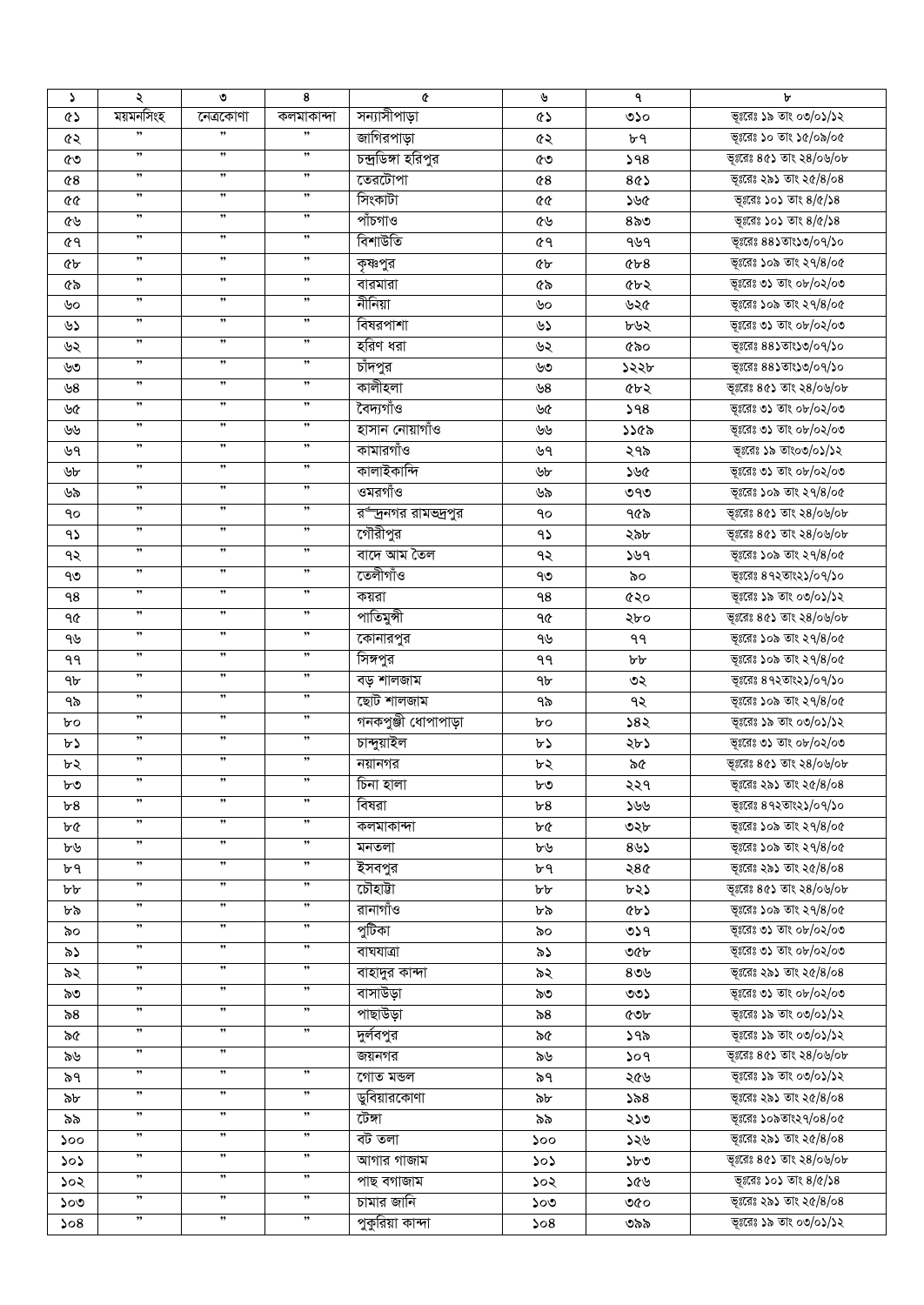| $\Delta$ | ২                    | ৩                    | 8                    | ¢                       | ৬   | ٩      | ৮                                                 |
|----------|----------------------|----------------------|----------------------|-------------------------|-----|--------|---------------------------------------------------|
| ১০৫      | ময়মনসিংহ            | নেত্ৰকোণা            | কলমাকান্দা           | ন্তনিয়ার গাঁও          | ১০৫ | ২১৫    | ভূঃরেঃ ৪৭২তাং২১/০৭/১০                             |
| ১০৬      | ,,                   | "                    | ,,                   | খলা                     | ১০৬ | ৩২৮    | ভূঃরেঃ ৩১ তাং ০৮/০২/০৩                            |
| ১০৭      | ,                    | "                    | "                    | চারাল কোণা              | 509 | ৮১     | ভূঃরেঃ ১৯ তাং ০৩/০১/১২                            |
| ১০৮      | $, \,$               | ,                    | ,                    | মানুরা                  | ১০৮ | ২১৬    | ভূঃরেঃ ৪৫১ তাং ২৪/০৬/০৮                           |
| ১০৯      | $\pmb{\mathfrak{y}}$ | ,,                   | ,,                   | বাহাম                   | ১০৯ | ১৯১    | ভূঃরেঃ ৩১ তাং ০৮/০২/০৩                            |
| ১১০      | $, \,$               | ,,                   | ,,                   | সন্দুহালা               | 350 | ২৫৩    | ভূঃরেঃ ৩১ তাং ০৮/০২/০৩                            |
| 333      | ,,                   | 99                   | "                    | সাখুয়া ইন্দ্ৰপুর       | 333 | ৬০৩    | ভূঃরেঃ ১০১ তাং ৪/৫/১৪                             |
| ১১২      | ,,                   | $\pmb{\mathfrak{y}}$ | ,,                   | বেনুয়া                 | 552 | ২৯৮    | ভূঃরেঃ ৩১ তাং ০৮/০২/০৩                            |
| ১১৩      | ,                    | "                    | ,,                   | বিষমপুর কান্দাপাড়া     | ১১৩ | ২৮২    | ভূঃরেঃ ৩১ তাং ০৮/০২/০৩                            |
| 358      | ,                    | "                    | "                    | জামসেন                  | 558 | ৭৬     | ভূঃরেঃ ১০১ তাং ৪/৫/১৪                             |
| ১১৫      | $, \,$               | ,,                   | ,,                   | চান্দকোণা               | ১১৫ | ১৩১    | ভূঃরেঃ ৩১ তাং ০৮/০২/০৩                            |
| ১১৬      | $, \,$               | ,,                   | $\pmb{\mathfrak{y}}$ | দেলুরা                  | ১১৬ | 822    | ভূঃরেঃ ১০৯ তাং ২৭/৪/০৫                            |
| 339      | ,,                   | ,,                   | ,,                   | আনন্দপুর                | 339 | ১০৫৬   | ভূঃরেঃ ১০৯ তাং ২৭/৪/০৫                            |
| ১১৮      | $, \,$               | ,,                   | ,,                   | ছোট কৃষ্ণপুর            | 32b | ৯৯     | ভূঃরেঃ ৪৫১ তাং ২৪/০৬/০৮                           |
| ১১৯      | $, \,$               | ,,                   | ,,                   | রনসিংহপুর               | ১১৯ | ২১৬    | ভূঃরেঃ ১৯ তাং ০৩/০১/১২                            |
| ১২০      | $, \,$               | ,,                   | $\pmb{\mathfrak{y}}$ | সেহরা উন্দ              | ১২০ | ৩৯৫    | ভূঃরেঃ ১৯ তাং ০৩/০১/১২                            |
| ১২১      | $, \,$               | ,,                   | ,,                   | হরিগাতি                 | ১২১ | 899    | ভূঃরেঃ ৪৫১ তাং ২৪/০৬/০৮                           |
| ১২২      | ,,                   | "                    | ,,                   | অজগরা                   | ১২২ | ২৩৮    | ভূঃরেঃ ৪৭২তাং২১/০৭/১০                             |
| ১২৩      | ,,                   | ,,                   | ,,                   | লাউরী পাড়া             | ১২৩ | ৫৭৬    | ভূঃরেঃ ১০১ তাং ৪/৫/১৪                             |
| ১২৪      | ,,                   | "                    | ,,                   | বন্দ মেদা               | 358 | ৯২     | ভূঃরেঃ ৪৫১ তাং ২৪/০৬/০৮                           |
| ১২৫      | $, \,$               | ,,                   | ,,                   | মম্লির গাতী             | ১২৫ | ১০৯    | ভূঃরেঃ ১৯ তাং ০৩/০১/১২                            |
| ১২৬      | $\pmb{\mathfrak{H}}$ | ,,                   | ,,                   | ছোট বড় বাগান           | ১২৬ |        | ভূঃরেঃ ৪৫১ তাং ২৪/০৬/০৮                           |
|          | $\pmb{\mathfrak y}$  | ,,                   | ,,                   | বানিয়াপাড়া            |     | ২৩৫    | ভূঃরেঃ ১০৯ তাং ২৭/৪/০৫                            |
| ১২৭      | $, \,$               | ,,                   | "                    | মহিষাণ্ডরা              | ১২৭ | ৫৬ $8$ | ভূঃরেঃ ৪৫১ তাং ২৪/০৬/০৮                           |
| ১২৮      | $, \,$               | ,,                   | ,                    | সিধলী                   | ১২৮ | ২৮৪    | ভূঃরেঃ ২৯১ তাং ২৫/8/০৪                            |
| ১২৯      | $, \,$               | ,,                   | "                    | ক্ষুদ্রসিধলী            | ১২৯ | ২০৪    | ভূঃরেঃ ২৯১ তাং ২৫/8/০৪                            |
| ১৩০      | ,,                   | ,,                   | ,,                   |                         | ১৩০ | ২৯৪    | ভূঃরেঃ ২৯১ তাং ২৫/8/০৪                            |
| ১৩১      | $, \,$               | ,,                   | $\pmb{\mathfrak{y}}$ | পাই পাখুরিয়া<br>বেলতলী | ১৩১ | ১২৫    |                                                   |
| ১৩২      | ,,                   | ,,                   | ,,                   | দক্ষিণ কান্দাপাড়া      | ১৩২ | ২২৩    | ভূঃরেঃ ৪৫১ তাং ২৪/০৬/০৮<br>ভূঃরেঃ ১০৯ তাং ২৭/৪/০৫ |
| ১৩৩      | $\pmb{\mathfrak y}$  | ,,                   | ,,                   |                         | ১৩৩ | ৩৬৪    |                                                   |
| ১৩৪      | ,,                   | ,,                   | ,,                   | মৈ পুখুরিয়া            | ১৩৪ | ৩৮১    | ভূঃরেঃ ৪৫১ তাং ২৪/০৬/০৮                           |
| ১৩৫      | ,,                   | ,,                   | ,,                   | বিষমপুর                 | ১৩৫ | ১০১০   | ভূঃরেঃ ৪৫১ তাং ২৪/০৬/০৮                           |
| ১৩৬      | ,,                   | ,,                   | ,,                   | শিলের কাজরিয়া          | ১৩৬ | ৮৩     | ভূঃরেঃ ৪৫১ তাং ২৪/০৬/০৮                           |
| ১৩৭      | $, \,$               | ,,                   | ,,                   | কাকরিয়া মাসিম          | ১৩৭ | ৪৬৯    | ভূঃরেঃ ৪৫১ তাং ২৪/০৬/০৮                           |
| ১৩৮      | ,,                   | ,,                   | ,,                   | নক্তিপাড়া              | ১৩৮ | ২৭২    | ভূঃরেঃ ১৯ তাং ০৩/০১/১২                            |
| ১৩৯      | ,,                   | ,,                   | ,,                   | হাপানিয়া কলমাকান্দা    | ১৩৯ | ১১৯    | ভূঃরেঃ ১০১ তাং $8/\alpha/38$                      |
| ১৪০      | ,,                   | ,,                   | ,,                   | কৈলাটি                  | ১৪০ | ৯৪৩    | ভূঃরেঃ ২৯১ তাং ২৫/8/০৪                            |
| 585      | ,                    | "                    | ,,                   | চারিয়া                 | 585 | 550    | ভূঃরেঃ ৪৫১ তাং ২৪/০৬/০৮                           |
| ১৪২      | ,,                   | ,,                   | ,,                   | কনুরা                   | ১৪২ | ১৩০    | ভূঃরেঃ ৪৭২তাং২১/০৭/১০                             |
| ১৪৩      |                      |                      |                      | উত্তর বাদে কনুরা        | ১৪৩ | ২২৫    | ভূঃরেঃ ৪৫১ তাং ২৪/০৬/০৮                           |
| 588      | ,,<br>$, \,$         | "<br>,               | ,,<br>,,             | হুগলী                   | 588 | ১৮০    | ভূঃরেঃ ২৯১ তাং ২৫/8/০৪                            |
| ১৪৫      |                      |                      |                      | পাগলা                   | 286 | ৩০০    | ভূঃরেঃ ২৯১ তাং ২৫/8/০৪                            |
| ১৪৬      | $\pmb{\mathfrak y}$  | ,                    | ,,                   | ঘনিচা                   | ১৪৬ | ১৫৬    | ভূঃরেঃ ৪৭২তাং২১/০৭/১০                             |
| 589      | $, \,$               | , ,                  | ,,                   | দক্ষিণ রানীগাঁও         | 589 | ৩২১    | ভূঃরেঃ ৪৭২তাং২১/০৭/১০                             |
| ১৪৮      | $, \,$               | , ,                  | ,,                   | পাঁচপাড়া               | 58b | ৩৪২    | ভূঃরেঃ ১০১ তাং ৪/৫/১৪                             |
| ১৪৯      | $\pmb{\mathfrak y}$  | ,                    | ,,                   | বামনীকোণা               | ১৪৯ | ১০৭    | ভূঃরেঃ ২৯১ তাং ২৫/8/০৪                            |
| ১৫০      | $\pmb{\mathfrak y}$  | ,                    | ,,                   | পনার পারর্"য়া          | ১৫০ | ১৬৯    | ভূঃরেঃ ২৯১ তাং ২৫/8/০৪                            |
| ১৫১      | ,,                   | "                    | ,,                   | বাইচাজুরী               | ১৫১ | 598    | ভূঃরেঃ ২৯১ তাং ২৫/8/০৪                            |
| ১৫২      | $\pmb{\mathfrak{y}}$ | ,                    | ,,                   | বড় পার৺য়া             | ১৫২ | ২০৪    | ভূঃরেঃ ২৯১ তাং ২৫/8/০৪                            |
| ১৫৩      | ,,                   | "                    | "                    | মাইজ গঙ্গা              | ১৫৩ | 508    | ভূঃরেঃ ১৯ তাং ০৩/০১/১২                            |
| ১৫৪      | $\pmb{\mathfrak y}$  | "                    | ,,                   | হীরাকান্দা              | 80< | ২০৮    | ভূঃরেঃ ৪৫১ তাং ২৪/০৬/০৮                           |
| ১৫৫      | ,,                   | "                    | ,,                   | সাত পাইকের ভিটা         | 236 | ১৮৭    | ভূঃরেঃ ১০৯ তাং ২৭/৪/০৫                            |
| ১৫৬      | $, \,$               | "                    | ,,                   | হীরা কান্দা পাইকপাড়া   | ১৫৬ | 333    | ভূঃরেঃ ১৯ তাং ০৩/০১/১২                            |
| ১৫৭      | $\pmb{\mathfrak y}$  | ,                    | "                    | বেঘরী কান্দা শুনই       | ১৫৭ | ১২০২   | ভূঃরেঃ ১০১ তাং ৪/৫/১৪                             |
| ১৫৮      | ,,                   | ,,                   | ,,                   | ধোপাপাড়া               | ১৫৮ | ৪৬৯    | ভূঃরেঃ ১০৯ তাং ২৭/৪/০৫                            |
|          |                      |                      |                      |                         |     |        |                                                   |